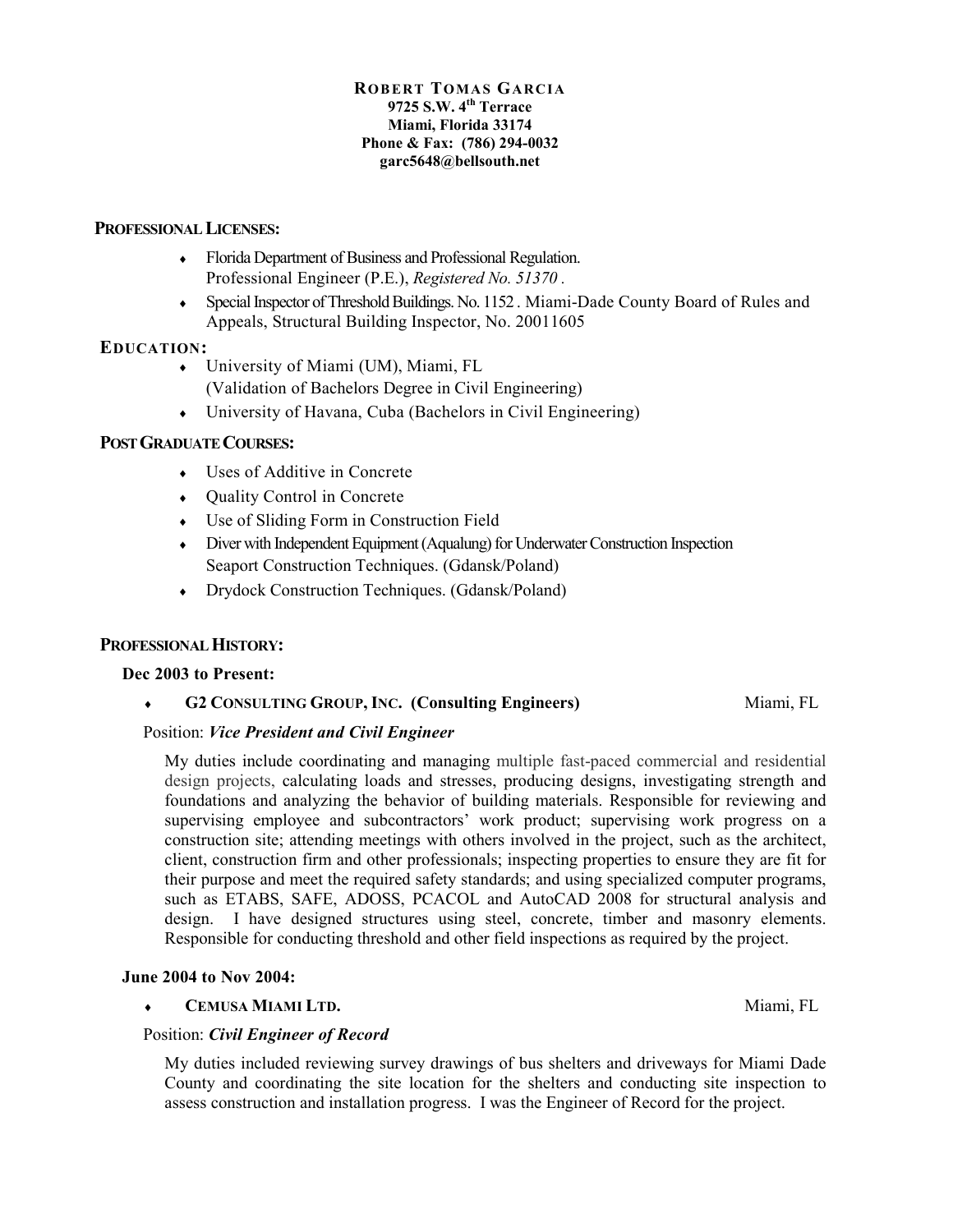#### **May 2002 to June 2004:**

#### ♦ **DE LOS REYES ENGINEERING, INC. (Consulting Engineers)**Miami, FL

#### Position: *Structural Inspector*

My duties included the threshold structural inspection of commercial buildings and residential properties, to monitoring construction progress and compliance with Florida Building Code requirements.

#### **April 2001 to May 2002:**

# ♦ **MIAMI DADE COUNTY BUILDING DEPARTMENT**Miami, FL

#### Position: *Structural Inspector*

My duties included the threshold structural inspection of commercial buildings and residential properties to ensure compliance with Miami Dade County and Florida Building Code requirements.

#### **1999 to 2001:**

#### ♦ **SIDDIQ KHAN & ASSOCIATES, INC.**Miami, FL

#### Position: *Structural Building Inspector*

My duties included the threshold structural inspection of the Dolphin Mall Project as a Miami Dade County Representative to ensure with Miami Dade County and Florida Building Code requirements.

#### **1993 to 1999:**

#### ♦ **ARDAMAN & ASSOCIATES, INC**.Miami, FL

#### Position: *Project Engineer and Threshold Field Inspector*

My duties included the inspection of structural steel, concrete construction and soil preparation as well as overall responsibility for monitoring pile driving and installation. Responsible for set up and performance of pile load test involved in environmental assessment studies.

#### **1977 to 1993:**

#### **MINISTRY OF PUBLIC WORK Havana, Cuba**

#### Position: *Consultant Engineer*

Structural advisor for the existing hotels retrofit for tourist purposes. Responsible for designing and construction of Ports and Maritime facilities, runway construction of the Granada's Island Airport; construction of underwater sewer and pumping station for Varadero Beach in Cuba; shores and beach protection works; consultant or the new construction and development at the Varadero International Airport, Cuba, floating steel drydocks location.

# ♦ **TUMA & GARCIA CONSTRUCTION CO.**Havana, Cuba

# Position: *Condominium Building & Residences Structural Designer*

#### Position: *Consulting Engineer*

Duties included lighthouse construction, buoys location and ports and channels dredging.

♦ **CUBAN HYDROGRAPHIC INSTITUTE**Havana, Cuba